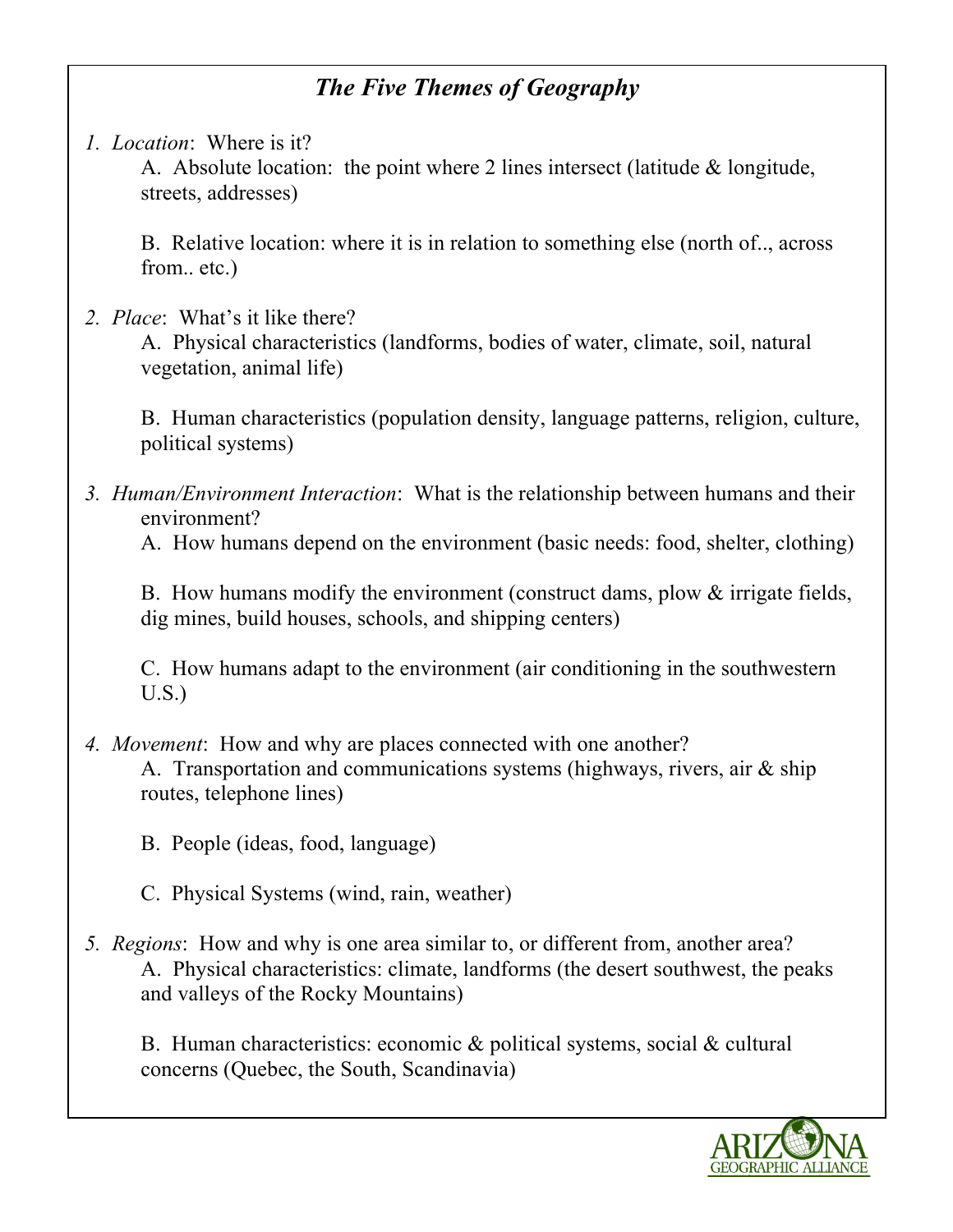### **Arizona Books Sara Jenkins**

Acona, Jorge. Pablo Recuerda: La fiesta del día de los muertos. 1993. During the three-day celebration of the Day of the Dead, a young Mexican boy and his family make elaborate preparations to honor the spirits of the dead.

Ada, Alma Flor. Gathering the Sun. 1997.

A book of poems about working in the fields and nature's bounty, one for each letter of the Spanish alphabet. 0-688-113903-5.

Albert, Richard. Alejandro's Gift. 1994. 0–590-98863-8. Illustrations by Sylvia Long.

Aitcison, Stewart. A Traveler's Guide to Monument Valley. 0-89658-225-6

Alcala Company. Cotton's Journey: From Seed to You. A Field Trip in a Box.

Alcock, John. Sonoran Desert Summer. 1990. 0-8165-1150-0.

Allen, John. Biosphere 2: The Human Experiment. 1991 0-670-83951-5.

Aliki. Corn is Maize: The Gift of the Indians. 1976. 0-690-04203-5.

American Geographical Society. Indians of the Southwest. 1970.

American Wool Council. Farm to Fabric: Naturally. Video. 10 minutes.

Ancona, George. Sheep Dog. 1985. 0-688-04118-3. Describes the various breeds of dogs used to guard and herd sheep, explains how they work, and discusses the importance of these dogs to the sheep industry.

Arizona Beef Council. Cattle Roundup: Arizona's Cattle Industry. Educational Activities Kit.

Arizona Commission on the Arts. Arizona Artists Roster. 2000-2002. General@ArizonaArts.org.

Arizona DOE. Arizona History Resource Guide. 1979. Cancionero Alegre. 1975.

Arizona Desert Animal Program. Arts and Craft for Desert Animals. 1972.

Arizona Game and Fish Department. Arizona Wildlife: Mammals. Arizona Wildlife: Raptors.

Arizona Native Plant Society. Desert Wildflowers. 1991.

Arizona State University. Research. Spring/Summer 1997. "Take me to your Weaver".

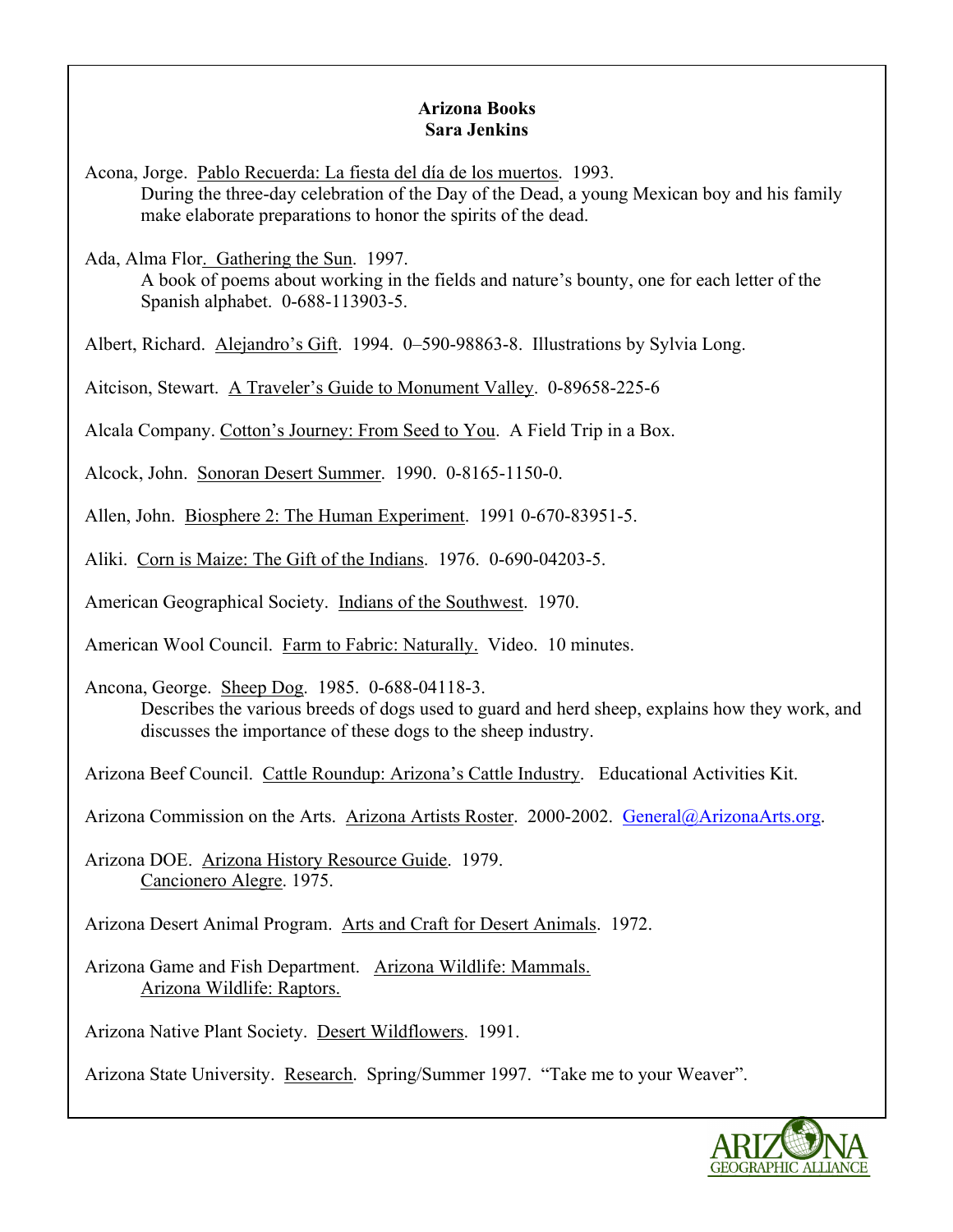Ethnobotanists study interactions between humans and the plants in their environment—palm fronds woven into hats and baskets, toxic plants domesticated into familiar foods such as potatoes, and the wild-harvested medicines of Native American healers.

Bains, Rae. Benito Juárez: Hero of Modern Mexico. 1993. 0-8167-2826-7. Describes the life of the Mexican president who instituted many social reforms and led his country in a war of independence.

Baldwin, Gordon. Games of the American Indian. 1969.

The Ancient Ones: Basketmakers and Cliff Dwellers of the Southwest. 1963. This account reveals the details of Anasazi daily life, r3eligion, arts, and democratic government as well as their influence on other tribes.

Barbour, Barton. Tales of the Mountain Men. 1986. 0-89013-148-1. From the 1820s to the early 1840s fur trappers or mountain men traveled into the uncharted Rocky and Sierra Nevada mountains, living dangerously and drawing legends to themselves.

Baylor, Byrd. Coyote Cry. 1972.

Before You Came This Way. 1969.

Poetic text and outstanding illustrations based on prehistoric Indian rock drawings evoke a feeling of times past.

The Desert is Theirs. 1975. 0-684-4266-X.

Everybody Needs a Rock. 1974. 0-684-13899-9

When Clay Sings. 1972. 684-12807-1.

Authentic designs found on ancient pottery shards, shown in this poetic picture book, reflect the prehistoric times of the Southwestern Indians.

Your Own Best Secret Place. 1979.

Considers the pleasures to be found in one's very own private place, whether it be a hollow in a tree, a sandy gully, or a secret sad dune. 0-684-16111-7.

Bennett, Noel and Tiana Bighorse. Working with the Wool: How to Weave a Navajo Rug. 1986. 0-87358-084-2.

Behrens, June. ¡Fiesta! Cinco de mayo. 1985. 0-516-38815-0. Descripción de la conmemoración de la victoria del ejército mexicano sobre el ejército francés el 5 de mayo de 1862, victoria que señaló el fin de las incursiones europeas en la América del Norte.

Berger, Melvin. The Native Americans Told Us So. 1995. 1-56784-236-4. Life in the Desert. 1996. 16784-242-9

Birdseye, Tom. Just Call Me Stupid. 1993. 0-14-037954-1.

Terrified of failing and convinced that he is stupid, a fifth grader who has never learned to read begins to gain self-confidence with the help of an outgoing new girl next door. Tarantula Shoes. 1995. 0-14-037955-X No one asked Ryan if he wanted to move from Arizona to Kentucky….

Blood, Charles. The Goat in the Rug. 1976.

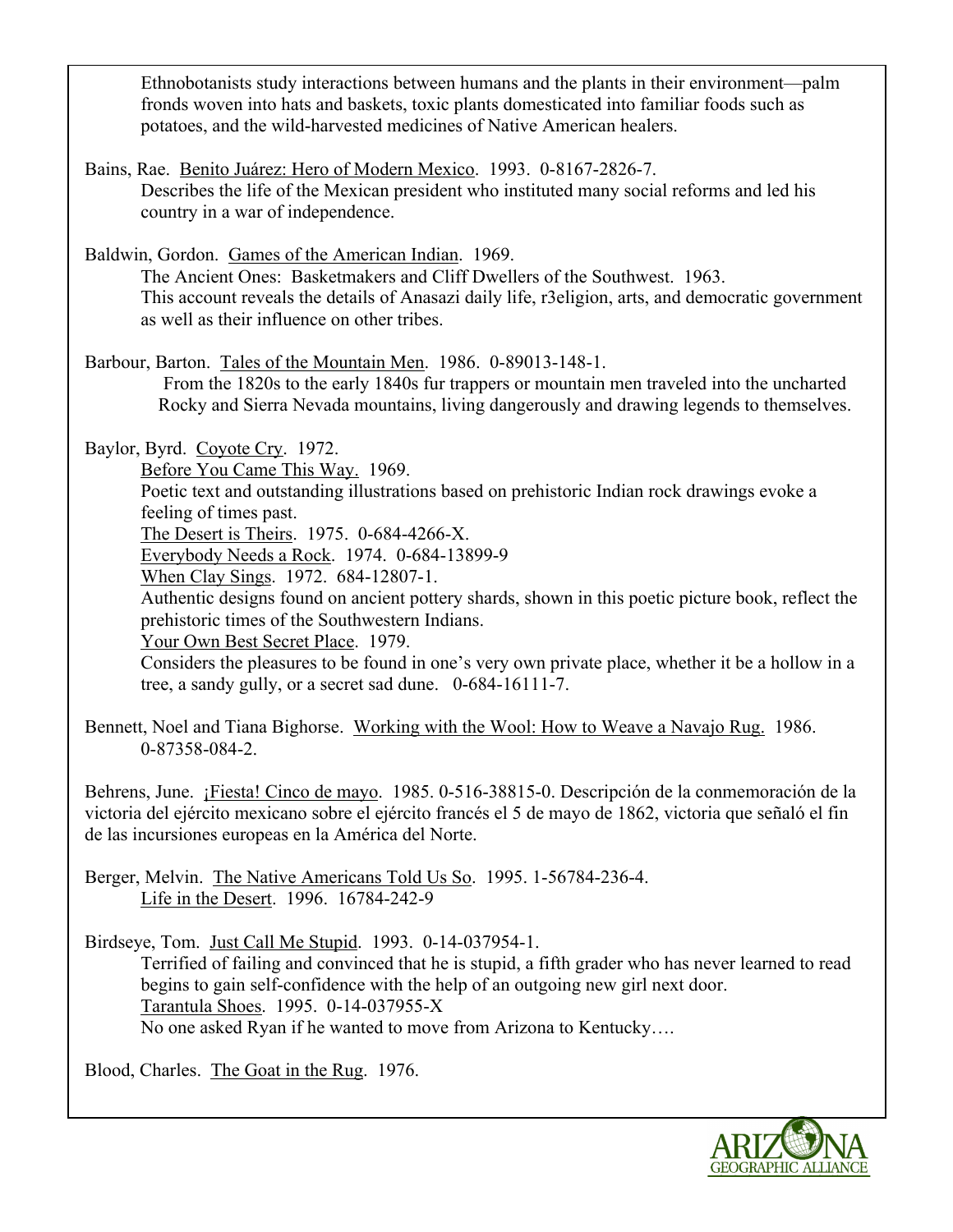Geraldine, a goat, describes each step as she and her Navajo friend make a rug, from the hair clipping and carding to the dyeing and actual weaving. 0-02-71-920-8

Boloz, Sigmund. Diarrhea, Diarrhea: and other School Poems for Children. 1998. Arizona author. 1- 886635-13-7.

Recess Chaos. 1997. 1-886635-13-7. Arizona author. A Wondrous Ride: and other Poems for Children. 1994. Arizona author.

Bradley, Zorro. Canyon de Chelly. 1973.

Brimner, Larry. Polar Mammals. 1996. Arizona author. 0-516-26112-6.

Brook, Richard. Mystery of the Mesa. 1993. USDILBM. Science in Process: Discovering the Past at Santa Cruz. 1992. USDIBLM. Some Like it Hot. 1997. USDIBLM. Understanding Ecosystem Management. 1994. USDILBM.

Browne, Vee. Monster Slayer. 1995. 0-87358-626-3 Two brothers go in search of monsters who haunt their people's village. Navajo legend.

Browning, John. Tarantulas. 1981.

Bruchac, Joseph. Flying with the Eagle, Racing the Great Bear. 1993. 0-8167-3027-X. A collection of traditional tales which present the heritage of various Indian nations.

Burnett, James & Calvin Irons. Mathematics of the Americas. 1998. 0-7327-2386-8. Mathematics from Many Cultures. Grade 4. 1993. 0-7327-0967-9. Mathematics from Many Cultures. Grade 5. 0-7327-1470-2

Cantoni, Gina. Stabilizing Indigenous Languages. 1997. 0-9624990-1-3.

Carlson, Vada and Gary Witherspoon. Black Mountain Boy. 1968. Rough Rock Demonstration School. Navajo Curriculum Center.

Casa Grande Valley Cotton wives. Cotton for Kids Young an Old. Video

- Chain Reaction 2: Creepers, peepers, and Crawlers of the Sonoran Desert ASU Magazine, Spring 2000. Lizard Tales, Speeding tortoises, Sonoran Field Trip, Fangs & Stingers, Terrible Tigers of the Desert, Counting Bugs & Birds, Crosslinks: Numbers, Bites, and Stings, Thermoregulation
- Chellew-Garcia, Valerie. The Cactus Wren and the Cholla. 1997. This is about the Cactus Wren, a little bird that first came to the American southwest in search of a place to build its nest. 0-938243-01.

Children's Magazine. Summer 1998. www.childrensmagazine.com. Children can publish their work.

Chronic, Halka. Roadside Geology of Arizona. 1983. 0-87842-147-5.

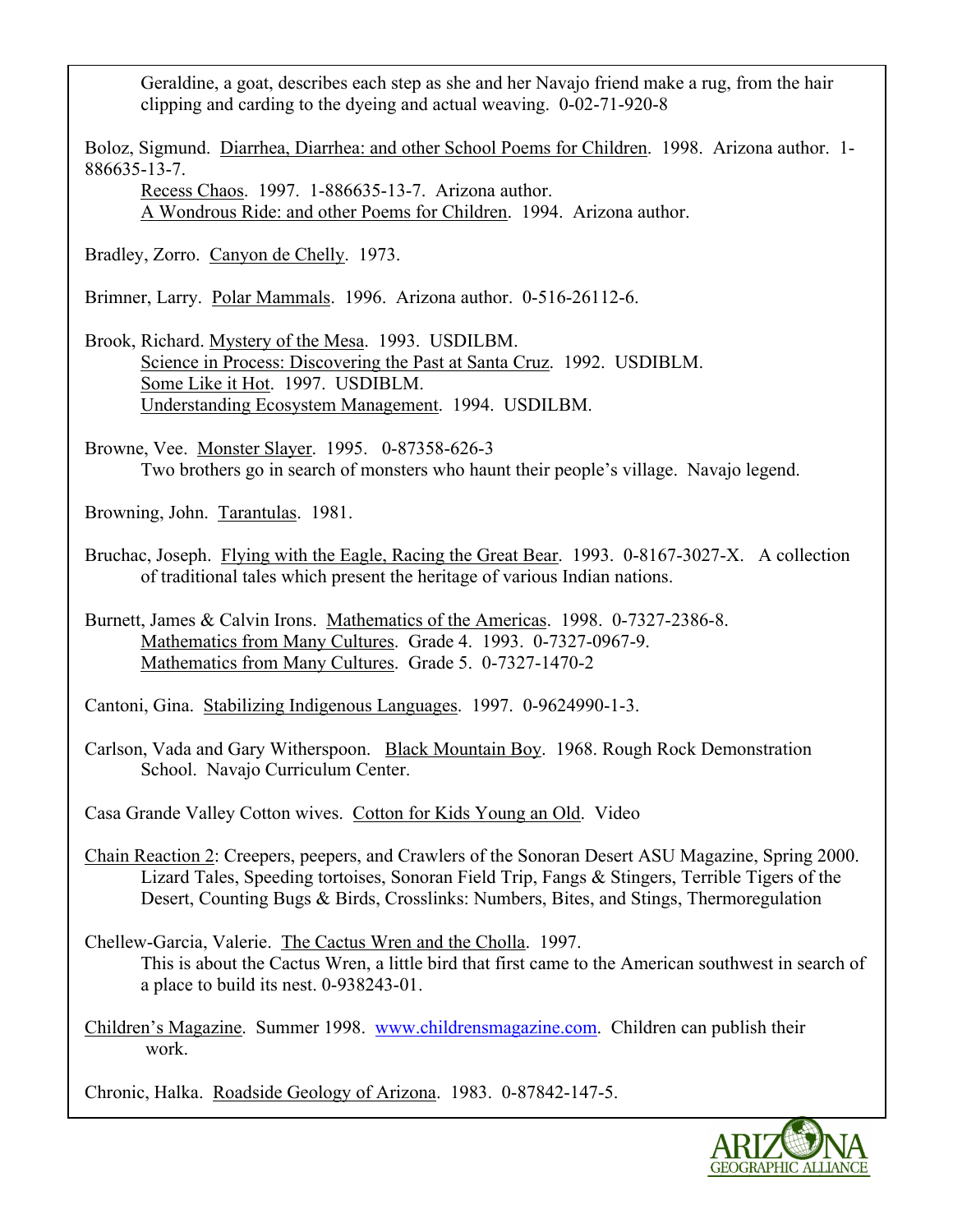Clark, Ann Nolan. Blue Canyon Horse. 1966.

Clements, Andrew. Life in the Desert. 1998. 0-81727297-6.

Clifton, Lucille. Sonora Beautiful. 1981. 0-525-39680-2. Sonora laments the peculiarities of her life.

Cobb, Vicki. This Place is Dry: Arizona's Sonoran Desert. 1989.

Surveys the living conditions in Arizona's Sonora Desert for the people and unusual animals that live there. Also describes the engineering accomplishment of Hoover Dam.0-8027-7400-8

Crowder, Jack. Stephannie and the Coyote. 1970. Navajo and English color story.

Dedera, Don. The Cactus Sandwich. 1986. 0-87358-406-6. Tall tales of the Southwest.

Deem, James. 3 NBs of Julian Drew. 1994. 0-395-69453-1. The journals of a troubled fifteen-year-old boy who lives with his father and emotionally and physically abusive stepmother and her children after the death of his own mother years ago.

Desert Botanical Garden. A Guide to the Garden. Plants and People of the Sonoran Desert. . Trail Guide Sonoran Desert Handbook. 1987. 0-9605656-4-7. Teacher Guide.

De Ruiz, Dana Catharine. La Causa: the migrant farmworkers story. 1993. 0-8114-72231-0. Describes the efforts in the 1960s of Cesar Chavez and Dolores Huerta to organize migrant workers in California into a union which became the United Farm workers.

De Vosjoli, Philippe. Arachnomania: The General Care and Maintenance of Tarantulas & Scorpions. 1991.

Dodge, Nanabah Chee. Morning Arrow. 1975. 0-688-41687-X. Chronicles the life of a ten-year-old Navajo boy and his blind grandmother living in the Monument Valley of Utah.

Dodge, Natt. Poisonous Dwellers of the Desert. 1976.

Doherty, Craig and Katherine. The Apaches and Navajos. 1991. Discusses the traditional daily life of the Apaches and Navajos –531-15602-8.

Dozier, Edward P. Hano: A Tewa Indian Community in Arizona. 1996.

Duffield, Wendell. Volcanoes of Northern Arizona. 1997. 0-938216-58-9.

Dunn, Sandra. A Walk Through Biosphere 2. 1992. Coloring Book. 1-882428-00-5.

Dupré, Judith. Native American Rock Art. 1997. 0-811-1611-7. A petroglyph stamp kit.

Ferguson, Jane and Gar & Mike and Lita Ebersole. Grand Canyon for Kids. 1986.0-9613218-4-9.

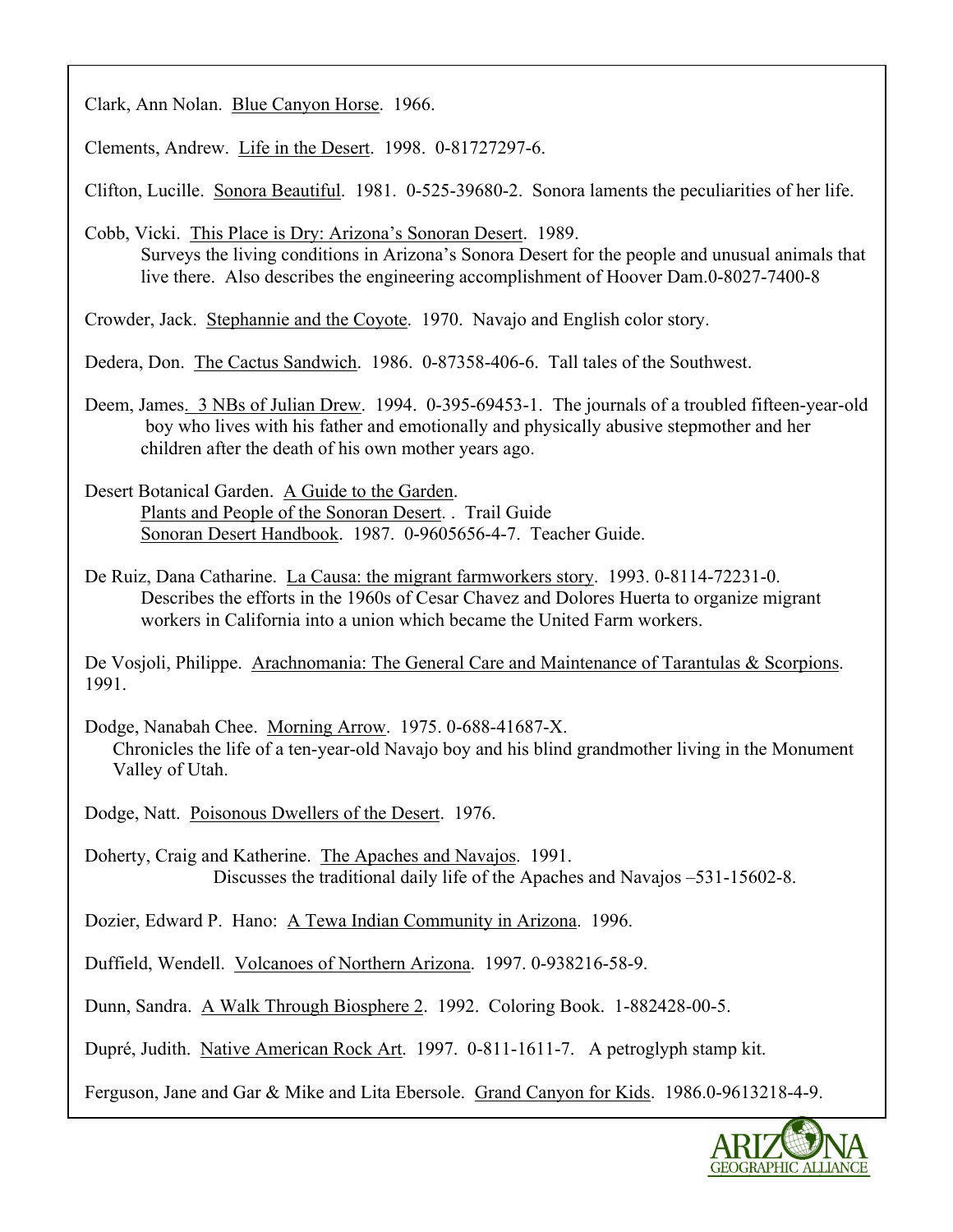A coloring book.

Fields, T.S. Danger in the Desert. 1997.

Two brothers attempt to survive in the desert outside Scottsdale, Arizona, after they are abandoned there following a carjacking. 0-87358-664-6

Fitch, Bob and Lynne. Soy Chicano. I am Mexican American. 1970.

Fournier, Nola & Jane. In Sheep's Clothing. 1995. 1-883010-11-X. A handspinners guide to wool.

Franchere, Ruth. Cesar Chavez. 1970. 0-690-18385-2.

Franco, Betsy. Textile Math: Multicultural Explorations Through Patterns Grades K-3. Grades 3-6. 1996. Navajo quilting. 1-56107-820-0 and 1-56107-919-7.

Franklin, Kristine. The Shepherd Boy. 1994.

As a young Navajo boy brings his family's sheep home one evening, he discovers one is missing and sets out to rescue it before nightfall. 0-89-31809-X

Frederick, Shirley. Hoop Dancers. 0-7362-0648-5.

Garaway, Margaret. Dezbah and the Dancing Tumbleweeds. 1990. Dezbah's dream is to become the first Navajo girl to win an Olympic Gold Medal but she is hit by a truck and finds that she is unable to walk. 0-9638851-2-X The Old Hogan. 1985. 0-944936-00-8

Garcia, Santiago and Teresa Mayoral. Emiliano Zapata. 84-241-5391-X.

George, Jean Craighead. One Day in the Desert. 1983.

Explains how the animal and human inhabitants of the Sonoran Desert of Arizona, including a mountain lion, a roadrunner, a coyote, a tortoise, and members of the Papago Indian tribe, adapt to and survive the desert's merciless heat.0-690-04341-4

Ghiglieri, Michael. Canyon. 1992. Grand Canyon. 0-8165-1258-2

Gleiter, Jan. Kit Carson (In Chinese).199- 0-8172-2627-3.

Goff, John. Arizona: Land of Many Colorful Days. 1978.

Gronemann, Barbara. Hohokam Arts and Crafts. 1997. Arizona author. 0-9657406-0-9

Grossman, Virginia. Ten Little Rabbits. 1991.

A counting rhyme with illustrations of rabbits in rain dances, hunting, and smoke signals. Includes a glossary with additional information on the customs. 0-87701-552-X

Haan, Wanda. The First Americans. 2000. 106-50015-6

Hammons, Lee. Mineral and Gem Localities in Arizona. 1977.

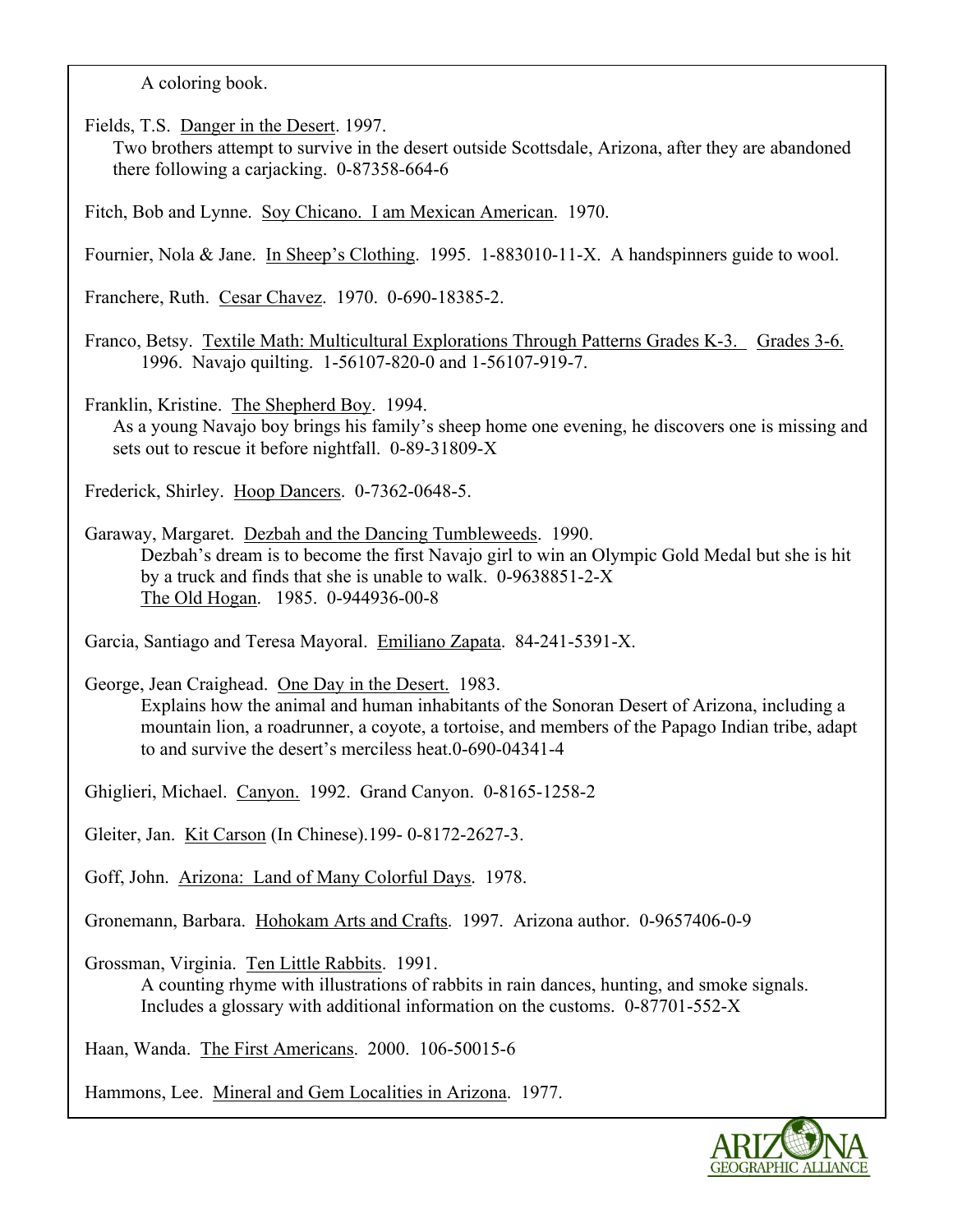Han, Geraldine. Kee's Home: A Beginning Navajo/English Reader. 1976. Bilingual book. 0-87358- 089-3

Hassell, Sandy. Know the Navajo. 1949.

Hayes, Joe. The Day it Snowed Tortillas. 1982. Watch Out for Clever Women!. 1994. 0-938317-20-2. New Mexican cuentos.

Heard Museum of Anthropology and Primitive Arts. 1960.

Hedrick, Larry R. Picacho Pass Arizona's Civil War Story. 1981.

Henry, Marguerite. Brighty of the Grand Canyon. 1953.

Hobbs, Will. Downriver. 1991.

Jessie and her new companions are having the time of their lives floating beneath sheer red walls, exploring unknown caves and dangerous waterfalls, and plunging through the Grand Canyon's roaring rapids. 0-44--22673-2.

Kokopelli's Flute. 1995. 0-689-31974-6. Thirteen-year-old Tepary discovers an old flute in a cliff dwelling in New Mexico, and through its power he learns about ancient Native American magic.

River Thunder. 1997. Companion to Downriver. 0-440-22681-3.

Hofsinde, Robert. Indian Games and Crafts. 1957. Information about Indian games and how they were played, with instructions for making the pieces needed to play.

Houk, Rose. An Introduction to Grand Canyon Ecology. 1996. 0-938216-54-6. Explore this magnificent park and its astounding ecological diversity as you take an entertaining and educational journey through the Grand Canyon.

Hulpach, Vladimír. American Indian Tales and Legends. 1966.

Hunt, W. Ben. Indian Crafts and Lore. 1954. 0-307-15989-2

Irbinskas, Heather.. How Jackrabbit got his Very Long Ears. 1994. Arizona author. Because he doesn't listen carefully to what the Great Spirit tells him about each of the animals, he is supposed to lead to their desert homes, Jackrabbit causes much unhappiness with his careless answers to the animals' questions. 0-87358-566-6

Jobin, Claire. All about Wool. 1988. 0-944589-18-9. Answers questions about the history, uses, and methods of producing wool.

Kalman, Bobbie. Hooray for Sheep Farming! 1998. 0-86505-655-2. This book introduces the farming of sheep for wool, covering such aspects as shearing, lambs, sheep dogs, wool processing, farm maintenance, and the proper care of sheep.

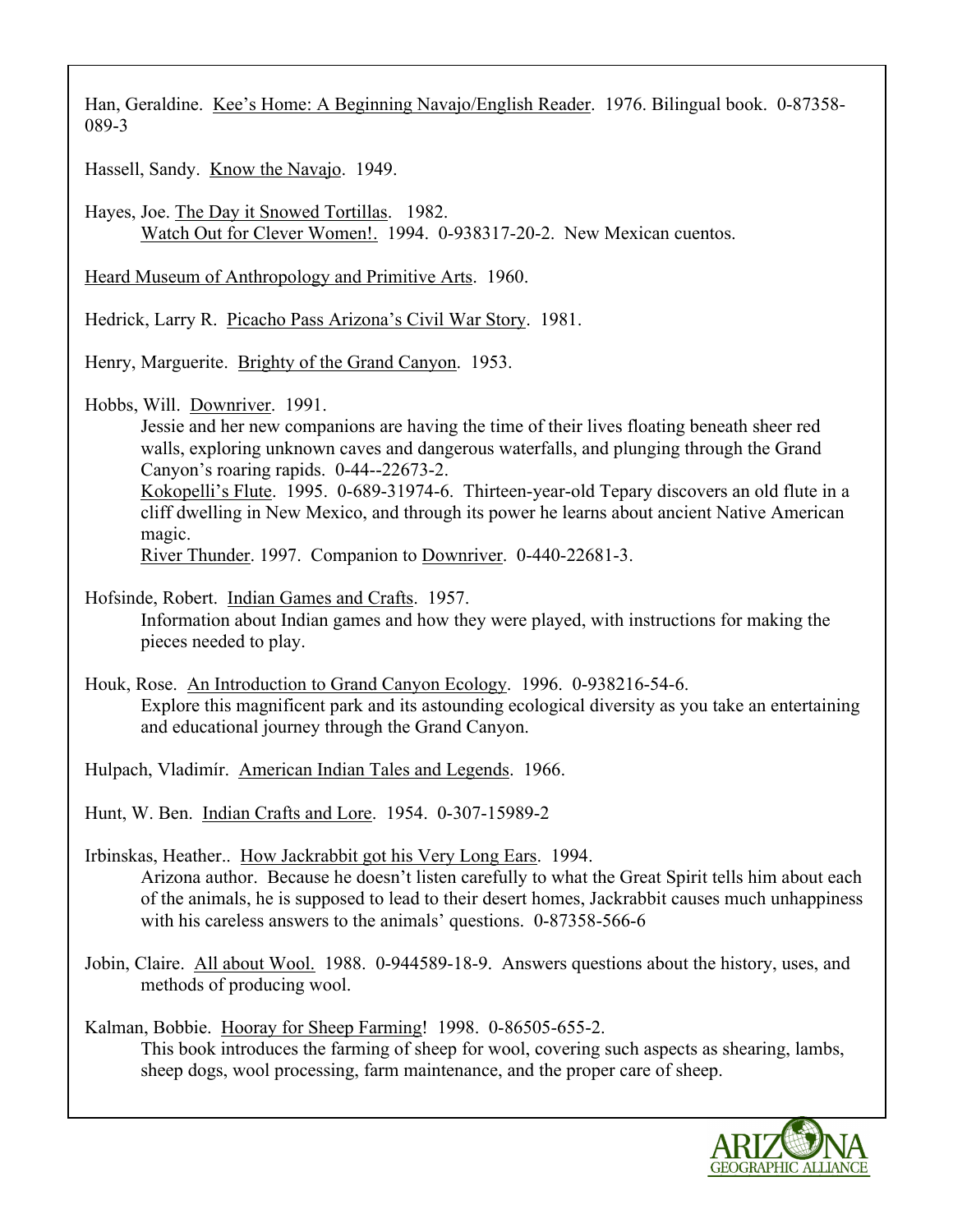Kelley, Patricia Austin. The Case of the Missing Cockateils. 1996. Arizona author. An Overnight at the Arizona Biltmore. 0-9654741-0-0.

Kennedy. Paul. North American Indian Design Coloring Book. 1971. 0-486-21125-8 Dover book.

Kerckhoff, Mary Ben. The Old Customhouse (Quartermaster's Residence At Yuma Crossing). 1976.

Kjelgaard, Jim. Desert Dog. 1956. 0-553-15491-5.

The Story of Geronimo. 1958.

Klauber, Laurence. Rattlesnakes: Their habits, Life Histories & Influence on Mankind. A. 0-520-04038-4.

L'Hommedieu, Arthur John. From Plant to Blue Jeans. 1997. 0-516-20738-5. Describes the process of making blue jeans from the harvesting of cotton through the weaving of cloth and sewing the finished product.

Lacapa, Michael. The Flute Player. 1990. Apache Indian legend. 0-87358-500-3

Larson, Laurie. Southwest Astronomy. 1998. Coloring Book.

Lattimore, Deborah. Frida Maria: A Story of the old Southwest. 1994. 0-15-27663-7. Because she does not sew, cook, or dance like a "proper señorita," Frida cannot please her mother until she saves the day at the fiesta with her special talent.

Lavine, Sigmund. The Ghosts the Indians Feared. 1975. 0-396-07194-5 Describes some of the religious customs ad beliefs of various North and South American Indian tribes.

LeTord, Bijou. Picking and Weaving. Cotton.

Levy, Janice. The Spirit of Tío Fernando. 1995. As he prepares to celebrate the Day of the Dead, a young boy remembers all the things he liked about his favorite uncle. 0-8075-7585-2.

Lippitt, Linda. Environmental Technology is an Ancient Science. 1993. USDILBM

Littmann, Mark. The People. 1976. Sky lore of the American Indian.

Lomatewama Ramson. Ascending the Reed. 1987. Poems and videotape. 0-935825-01-0.

Loving, Nancy. Along the Rim. 1981. 0-938216-13-9.

Lowell, Susan. The Three Little Javelinas. 1992. A Southwestern adaptation of "The Three Little Pigs". 0-87358-542-9.

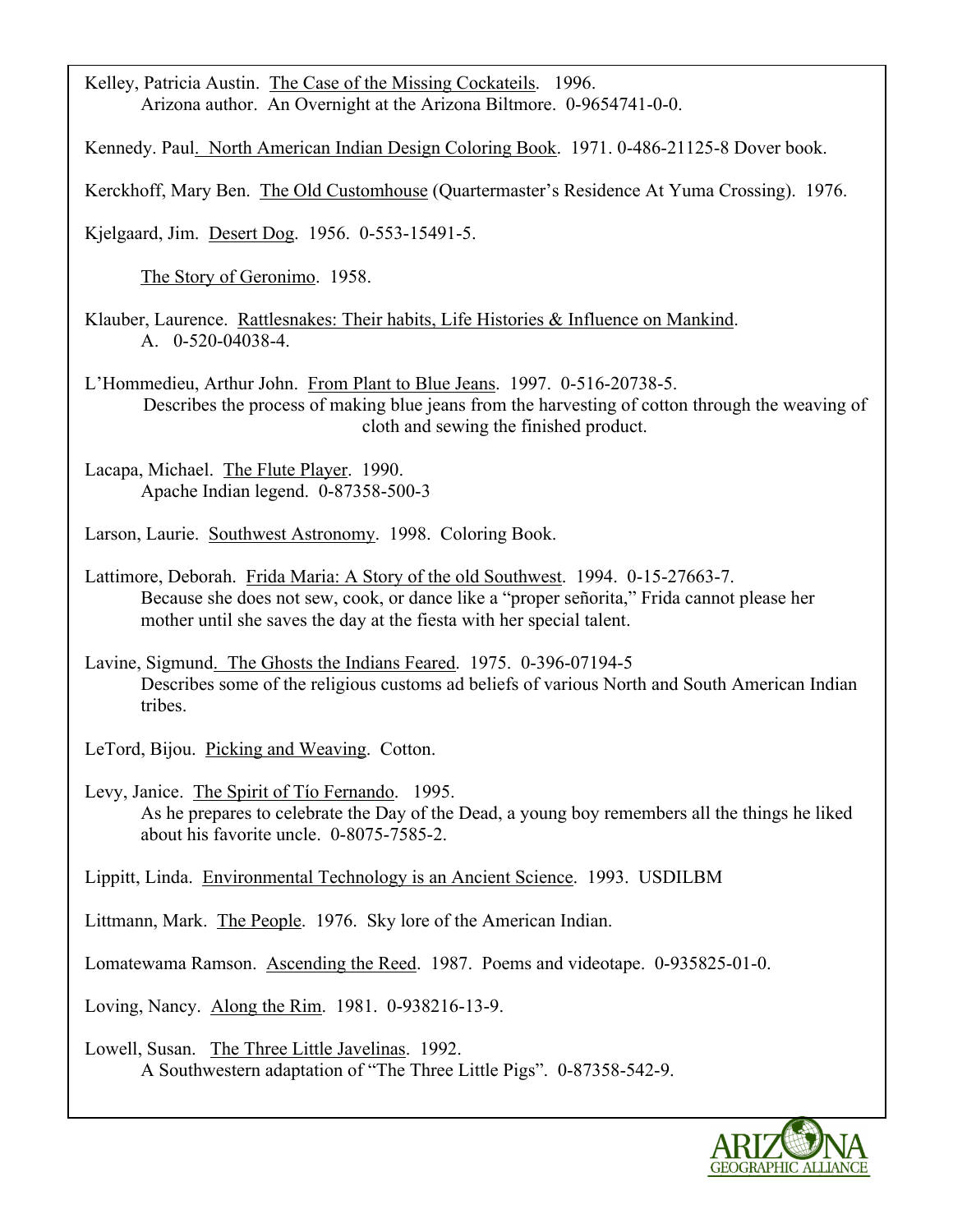Lund, Dale. All About Tarantulas. 1977. 0-87666-909-7.

McBiles, J. L. Mining, Minerals & Me. 1981.

- McKay. Indian Tales of the Desert People. 1957. Legends first told by the ancestors of the Pima and Papago Indians that deal with creation and nature.
- Manning, Reg. What is Arizona Really Like? 1985. What Kinda Cactus Izzat? 1987.

Maricopa County DOCD & ES. Desert Survival.

Martin, Bill and John Archambault. Knots on a Counting Rope. 1966. 0-440-84305-7.

Matthews, Dr. Washington. Navajo Weavers Navajo Silversmiths. 1968. 0-910584-07-9.

Maxwell Museum of Anthropology. Seven Families in Pueblo Pottery. 1974. 0-8263-0388-9

Mays, Buddy. Indian Villages of the Southwest. 1985. Pueblo Indians. 0-87701-298-9.

McLerran, Alice. Roxaboxen. 1991. 0-14-054475-5. A hill covered with rocks and wooden boxes becomes an imaginary town for Marian, her sisters, and their friends. (Yuma)

Medrano, Maria. Simple Mexican Cooking for Children and Others. 1979.

Miles, Miska. Annie and the Old One. 1971. 0-440-84258-1.

Miller, Glenn. Rock and Mineral Specimens. Minerals Coalition Exhibit. NSTA. 1996.

Morgan, William. Navajo Coyote Tales. 1988. 0-941270-52-1

National Agricultural Aviation Ass. Agriculture's Air Force. 1992. Video.

National Cotton Council of America. Cotton, from Field to Fabric. Cotton: Profile of a Resourceful Industry. 1991. The Story of Cotton.

National Energy Foundation. Out of the Rock. 1995. Arizona Mining Association. Integrated Learning Activities.

National Geographic. "Cotton, King of Fibers." June 1994. "Wool: Fabric of History." May 1988.

National Science Foundation. Kitt Peak National Observatory.

Nations, Dale and Edmund Stump. Geology of Arizona. 1981. 0-8403-2475-8

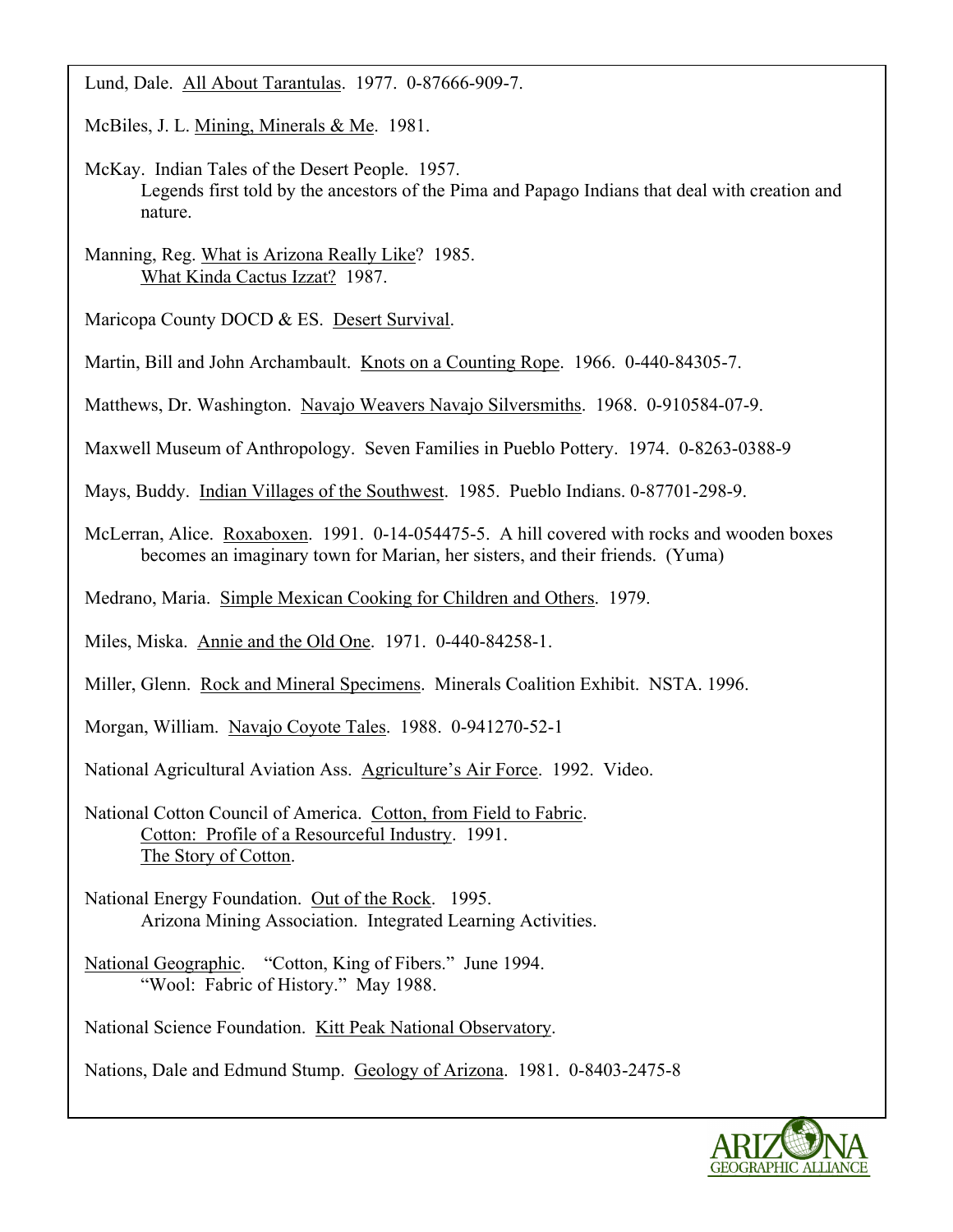Nelson, Richard and Sharon. Desert Survival. 1977. 0-915030-06-3. Easy Field Guide to Common Desert Insects of Arizona. 1977. 0-915030-13-6.

Newman, Sandra Corrie. Indian Basket Weaving. 1974 How to weave Pomo, Yurok, Pima and Navajo baskets. 0-87358-112-1.

O'Dell, Scott. Sing Down the Moon. 1970.

O'Melia Camille and James. Victorian Views: An Historical Fun book. 1991. Heritage Square. SRP.

Paladino, Cahterine. Spring Fleece: A Day of Sheepshearing. 1990. 0316-68890-8. Text and photographs follow two sheep shearers through their day of rounding up sheep, shearing them, and bundling the fleeces, and establish connections between the fleeces and the wool making up many articles of clothing.

Patraw, Pauline. Flowers of the Southwest Mesas. 1964. Common and conspicuous plants of the Upper Sonoran Zone, the "Pinyon-Juniper Woodland" of the Southwest.

Paulsen, Gary. Canyons. 1990. 0-440-21023-2.

Two boys, separated by the canyons of time and two vastly different cultures, face the challenges by which they become men.

The Legend of Red Horse Cavern. 1994. 0-440-41023-1. World of Adventure Series.

Perl, Lila. Piñatas and Paper Flowers: Holidays of the Americas in English and Spanish. 1983. Brief descriptions of several Hispanic holidays as they are celebrated in North, Central, and South America. 0-89919-112-6

Perrero, Laurie and Louis. Tarantulas in Nature and as Pets. 2979. 0-89317-019-1.

Plush, Jacquelyn and Helena Valenzuela. Pioneer Arizona. 1983.

Potter, Tessa. Sheep and Wool. 1990. 0-8114-4346-9.

Powell, J. W. An Overland Trip to the Grand Cañon. 1974.0-91-584-37-0

Pringle, Laurence. Scorpion Man: Exploring the Word of Scorpions. 1994. 0-684-19560-7. A photographic account of the work of a wildlife biologist who specializes in scorpions.

Project Wet Arizona. Curriculum and Activity Guide. 2000

Rethinking Schools. Rethinking Columbus. 1991 0-942961-14-5. Rethinking Our Classrooms: Teaching for Equity and Justice. 19940-942961-18-8.

Rhodes, Dorothy. Someone for Maria. 1964. Maria lives in a dormitory with Sisters.

Rieske, Bill. Navajo and Hopi Dyes. 1974. 0-910584-49-4

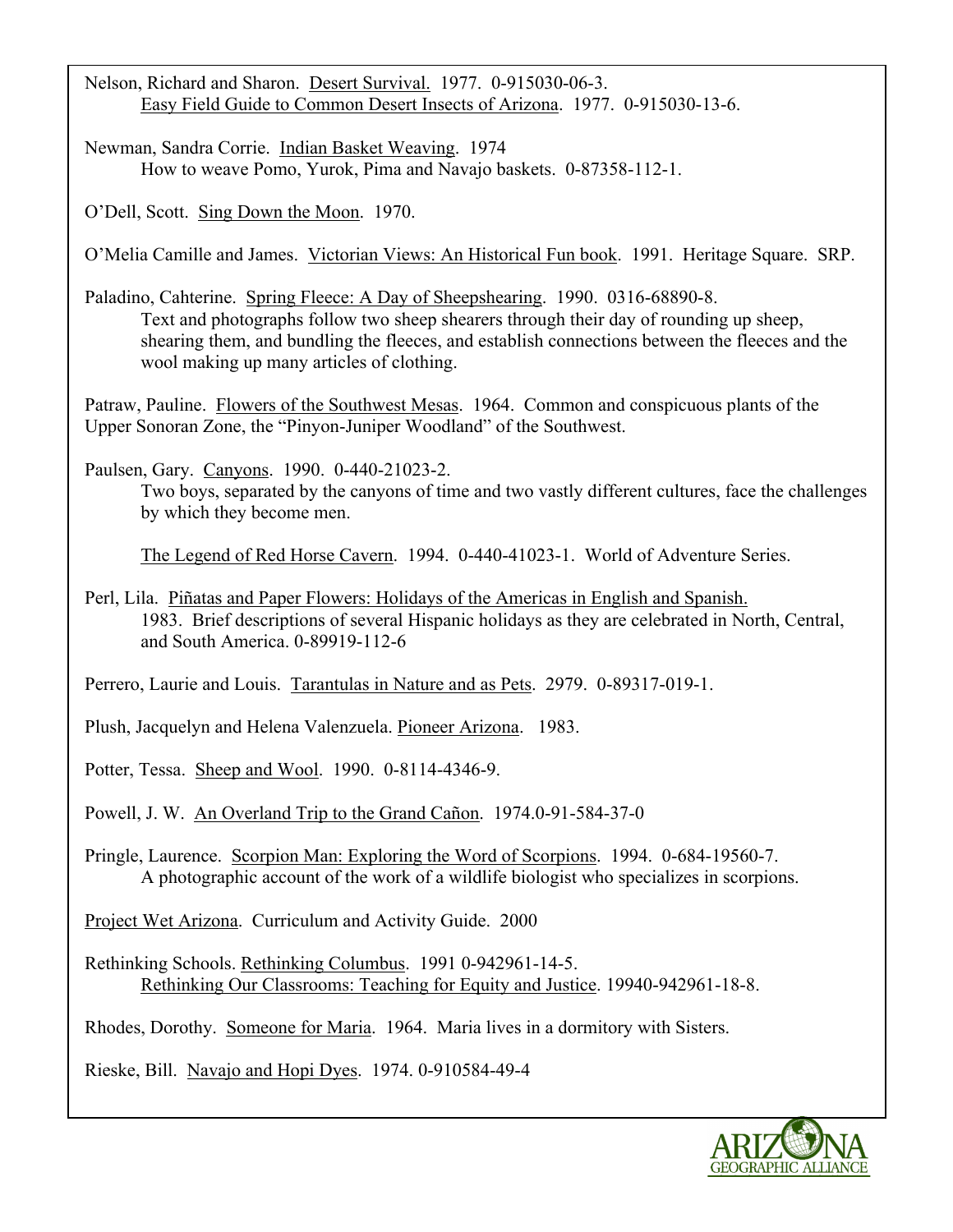Riquier, Aline. The Cotton in Your T-Shirt. 1992. 0-944589-40-5. Answers questions about the history, uses and methods of producing cotton.

Riley, Gail. Miranda v. Arizona: Rights of the Accused. 0-89490-504-X

Roberts, Virginia Culin. Outpost in the Desert. 1976. The story of Tucson Under the Spanish Flag. Coloring pages.

Robinson, Dorothy. Arizona the Beautiful: A History of the State for Boys and Girls. 1972. Brief coverage of all aspects of Arizona history with learning activities for classroom use.

Roessel, Monty. Kinaaldá: A Navajo Girl Grows Up. Songs from the Loom: A Navajo Girl Learns to Weave. 1995. 0-8225-9712-8

Salt River Project. Desert Survival. 1980. The Hohokam Story. Video. 7 minutes. Trek Through Time.

Schroeder, Albert and Homer Hastings. Montezuma Castle. 11961.

Schuler, Stanley. Guide to Cacti and Succulents. 1985. 0-671-60231-4.

Scientific American Frontiers. About All You Can Eat. Show 502 Nov. 2, 1994. Videotape and Teacher Plans. (Apr.94). Corn in the lives of Native Americans, corn, diabetes.

Shaw, Anna Moore. Pima Indian Legends. 1968. A Pima Indian retells her favorite legends about coyote and the Great Flood.

Shelton, Napier. Saguaro National Monument. 1972.

Sitton, Susan. Phoenix Magazine. January 1994. "The Wool Driveway."

Smith A. G. and Josie Hazen. Easy-to-Make Pueblo Village. 1992. Make a model of a Pueblo village. 0-486-27228-1

Smith, Robert. Venomous Animals of Arizona. 1982.

Smith, Theresa K. Wiki of Walpi. 1954. Hopi.

Sneve, Virginia Driving Hawk. The Navajos. 1993. 0-8234-1039-0 Provides an overview of the history, culture, and ways of life of the Navajo, or Pueblo, Indians.

Soleri, Paolo. Arcology: The City in the Image of Man. 1973.

Soto, Gary. The Skirt. 1992. 0-44015-924-1. A light, engaging narrative that successfully combines information on Hispanic culture with familiar and recognizable childhood themes. Too Many Tamales. 1993. 0-590-22650-9.

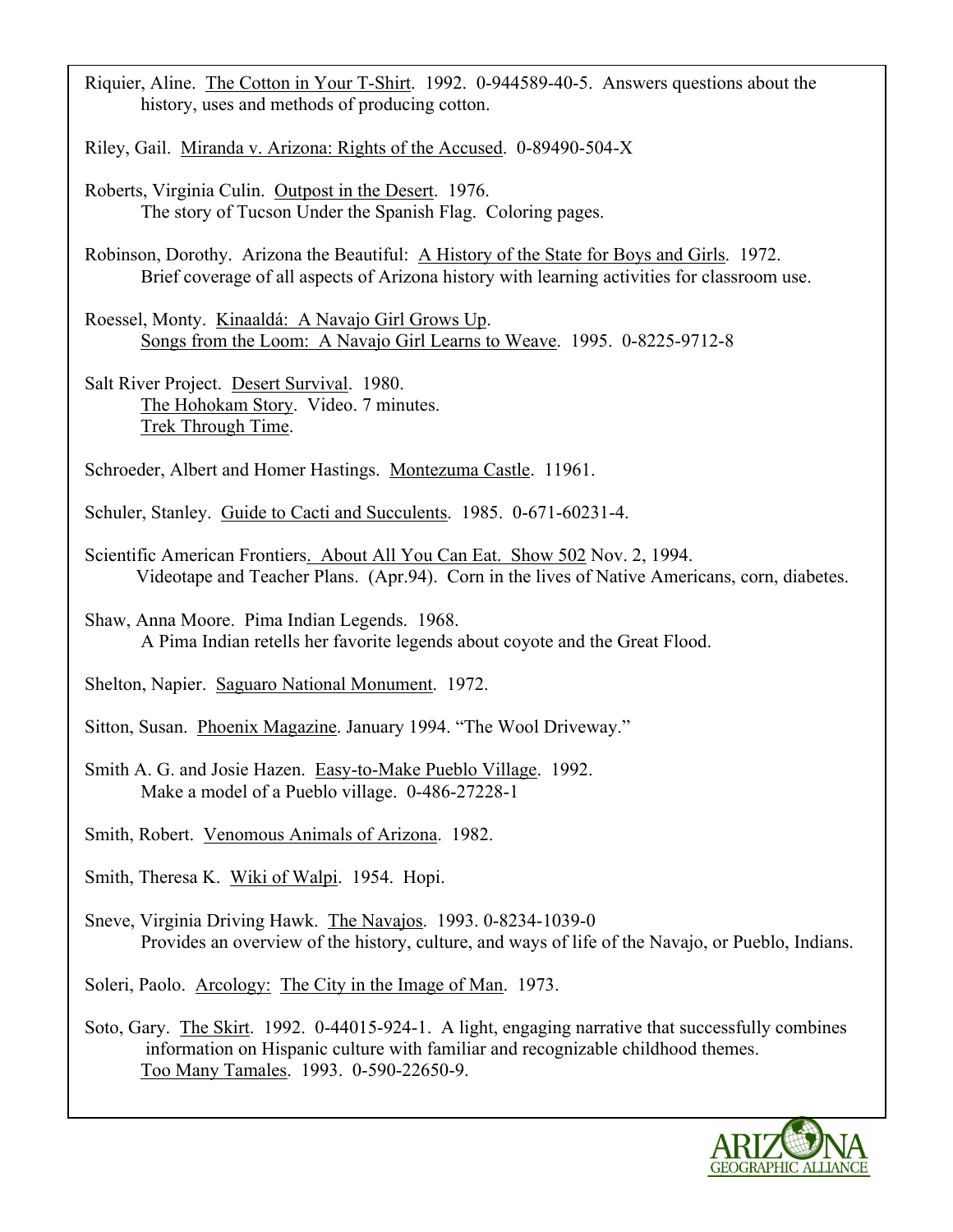Southwest Parks & Monuments Ass. Tumacacori. 1984.

Spizzirri, Linda. Kachina Dolls. 1983. Educational Coloring Book. 0-86545-046-3.

Stoops, Erik & Jeffrey Martin. Scorpions and Venomous Insects of the Southwest. 1995. 0-914846-87- 6.

Storad, Conrad J. Ancient Harvest. 0-9660293-4-8 Don't Call me Pig! A Javelina Story. 1999. 1-91795-01-5 Arizona author. Head Over Heels About Arizona. 2000. 1-891795-10-4. Little Lords of the Desert. 0-9660293-2-1. Lizards for Lunch: A Roadrunner's Tale. 2001. 1-891795-00-7. Scorpions. 1995. 0-8225-3004. Sonoran Desert A to Z Coloring Learning Book. 0-9660293-6-4. Tarantulas. 1998. 0-82225-3024-4.

Stocker, Joseph. Travel Arizona. Arizona Highways Book. 0-916179-03-6.

Tamarin, Alfred, and Shirley Glubok. Ancient Indians of the Southwest. 1975. An illustrated intrduction to the ancient people, with chapters about the Mogollon, Hohokam, Sinagua, Salado, Cohonina, Patayan, and Anasazi.

Tapahonso, Luci and Eleanor Schick. Navajo ABC: A Diné Alphabet Book. 1995. 0-689-80316-8

Taylor, Theodore. The Maldonaldo Miracle. 1973. 0-380-70023-9.

Teiwes, Helga. Mission San Xavier del Bac. 1973.

Trafzer, Cliff and Steve George. Prison Centennial, 1876-1976: A Pictorial History of the Arizona Territorial Prison at Yuma. 1980.

Trimble, Marshall. Arizona: A Panoramic History of a Frontier State. 1977. 0-385-12806-1.

University of Arizona. Arizona Wet: Water Education for Teachers. 1993.

Urrea, Luis Alberto and José Galvez. Vatos. 2000. 0-938317-52-0.

Utley, Robert. A Clash of Cultures: Fort Bowie and the Chiricahua Apaches. 1977.

Vick, Helen Hughes. Walker's Journey Home. 1995. 1-5140-000-1 Still trapped in ancient times, fifteen-year-old Walker reluctantly accepts the responsibility of leading a group of Indians on a difficult and dangerous journey across the high desert country of northern Arizona to a new home on the Hopi mesas.

Walker of Time. 1993. A fifteen-year-old Hopi boy and his freckled companion travel back 800 years to the world of the Sinagua culture, a group of people beset by drought and illness and in need of a leader.

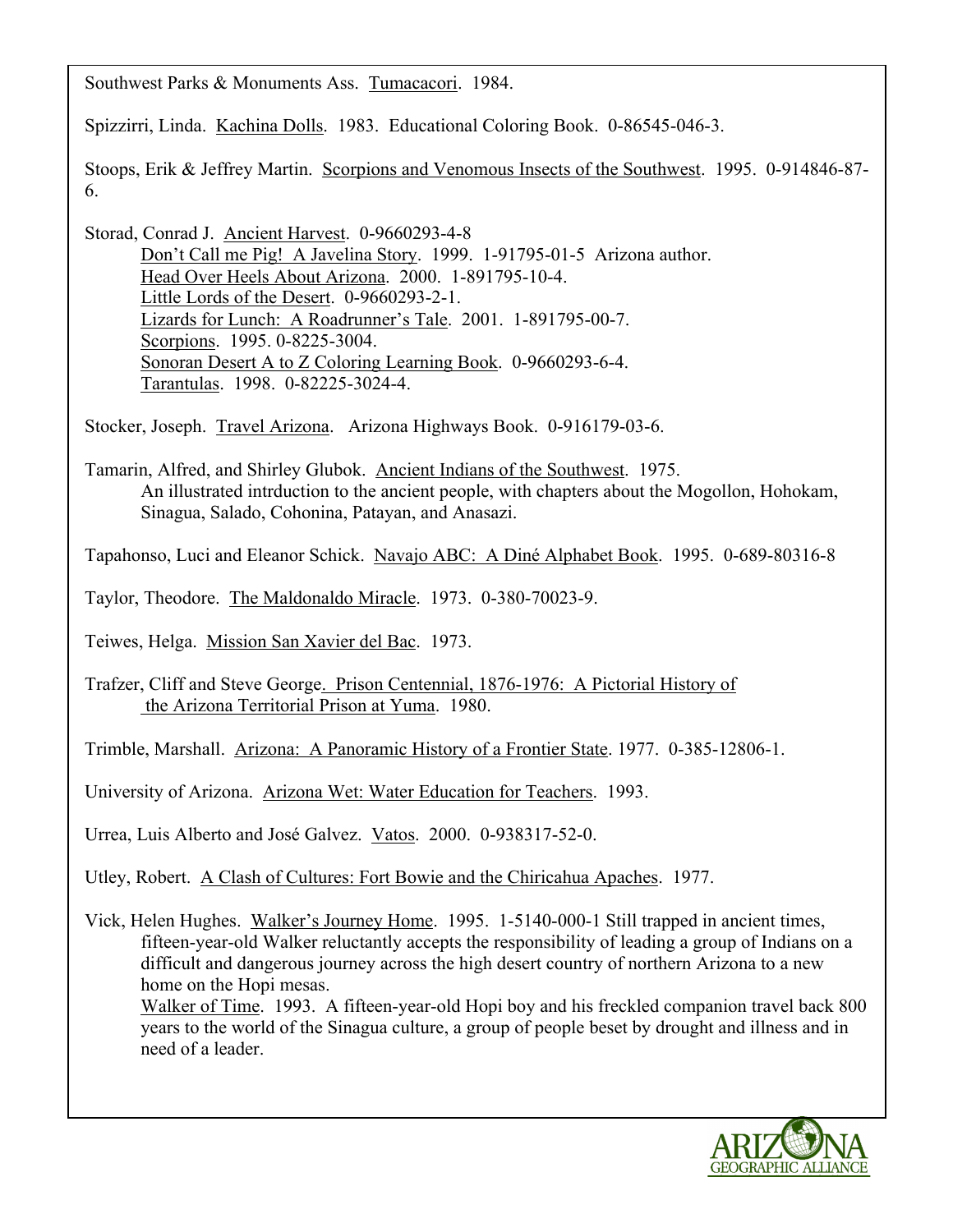Tag Against Time. 1996. 1-57140-006-0 Twelve-year-old Tag struggles with himself and encounters historical figures and events as he time-travels from the ancient cliff-dwellers period to the present.

Wagoner, Jay. Arizona! 1989. Textbook.

Walker, Henry and Don Bufkin. Historical Atlas of Arizona. 1986. 08061-2024-X.

Wallace, Stephen and T.L. McCarty. Navajo Changes—A History of the Navajo People Teacher' Guide. 1983. 0-936008-23-7

Washburn, Wilma and R. Vernon Hays. Foods the Indians Gave Us. 1973. Interesting facts about some common foods such as potatoes, peanuts, and corn which were introduced to the early settlers by the Indians, with a sampling of recipes.

Weaver, Dorothy. Arizona A to Z. 1994. 0-87358-564-X.

Webb, George. A Pima Remembers. 1959. A collection of short stories told to acquaint Pimas with the background and traditions of their people.

Werner, Jane. Walt Disney's Living Desert. 1954.

Werner, Floyd and Carl Olson. Insects of the Southwest. 1994. 1-55561-060-9.

Werner, Ruth. Novice in Navajoland. 1972. Teacher at Navajo Nation from 1941.

Willeford, Daisy. Copper Miner's Wife. 1996.

Williams, Jack. From the Ground up: Stories of Arizona's Mines and Early Mineral Discoveries. 1993. 1-884892-01-9

Willing, Karen and Julie Dock. Cotton Now and Then. 1996. 0-9641820-3-3.

Woolsey, Norman. Coyote Field Guide. 1987. 0-917563-02-6.

Young, John V. Kokopelli: Casanova of the Cliffdwellers. 1990. 0-86541-026-7.

Zaslavsky, Claudia. Multicultural Mathematics. 1987. 0-8251-2181-7.

## **Geography Trade Books Regions of the United States**

## **SOUTHEAST**

Borden, Louise. *Just in Time for Christmas*. 0590453556 A young boy, living in rural Kentucky, looks forward to the annual Christmas festivities, especially the traditional family cream candy; but, when his favorite dog disappears, he comes to realize that tradition and family have a deeper meaning.

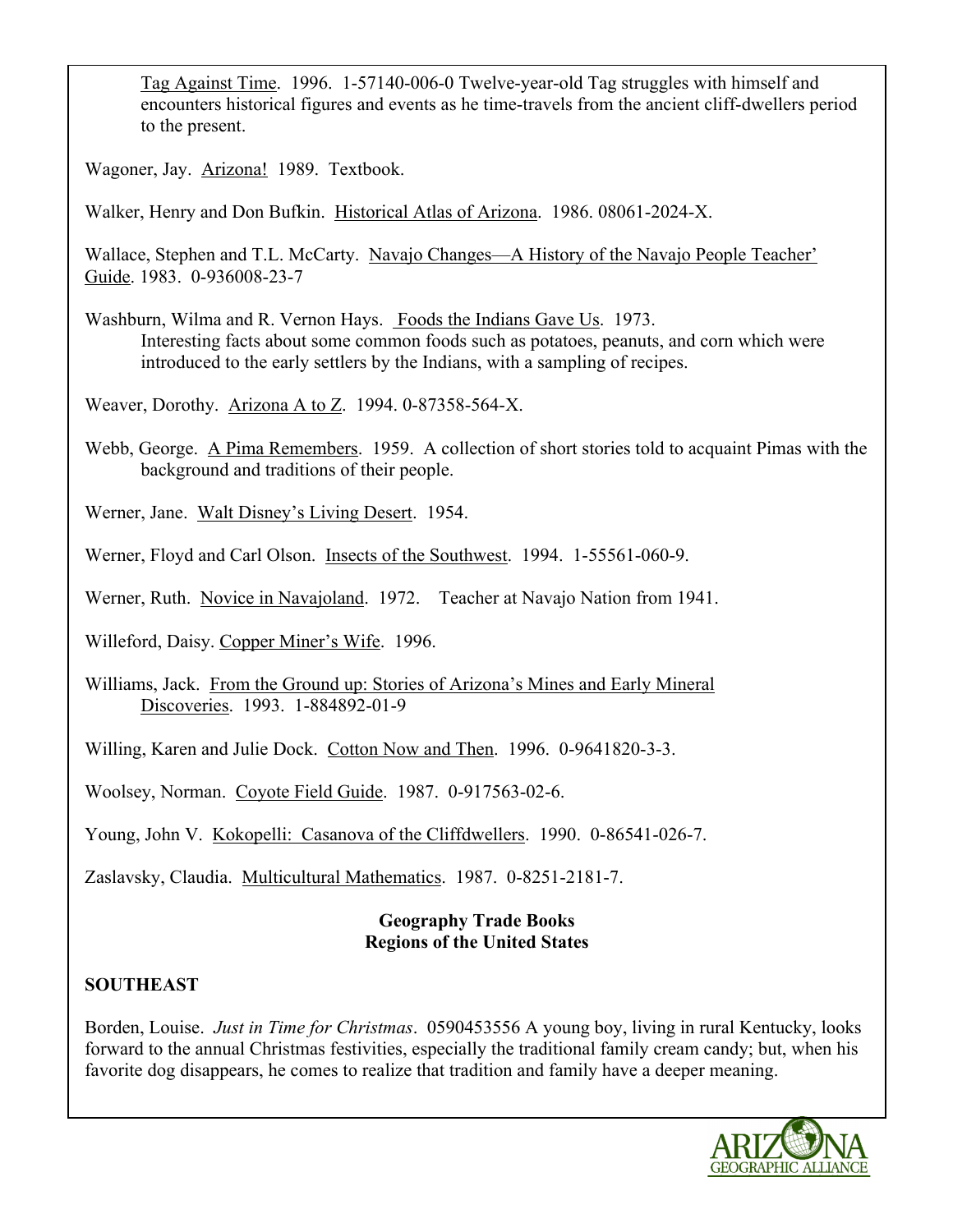Costello, Emily. *Realm of the Panther: A Story of South Florida's Forests*. 1568998481 In Florida's Big Cypress National Preserve, two hungry panther kittens go in search of food and succeed in their first hunt without their mother.

Giovanni, Nikki. *Knoxville, Tennessee*. 0590470744 Describes the joys of summer spent with family in Knoxville: eating vegetables right from the garden, going to church picnics, and walking in the mountains.

Hershey, Kathleen. *Cotton Mill Town*. 0525449663 A visit to Grandmama provides lyrical moments of peace and pleasure, picking huckleberries or catching tadpoles in the goldfish pond.

Howard, Elizabeth Fitzgerald. *Virgie Goes to School with Us Boys*. 0689800762 In the post-Civil War South, a young African American girl is determined to prove that she can go to school just like her older brothers.

LeTord, Bijou*. Picking & Weaving*.

Littlesugar, Amy. *Freedom School, Yes*! 0399230068 When their house is attacked because her mother volunteered to take in the young white woman who has come to teach black children at the Freedom School, Jolie is afraid, but she overcomes her fear after learning the value of education.

McKissack, Patricia. *Mirandy and Brother Wind*. 0440840732

Rylant, Cynthia. *Appalachia: The Voices of Sleeping Birds*. 0440846854

When I was Young in the Mountains. 0525441980 The story of a very special Appalachian childhood, illumined with perceptively happy painting, evokes the love of a place, of a family, and above all, of a way of life.

San Souci, Robert D. *The Boy and the Ghost*. 0440843189.

Taulbert, Clifton. *Little Cliff and the Porch People*. 0803721749 Sent to buy special b utter for Mama Pearl's candied sweet potatoes and told to get back lickety-split, Little Cliff is delayed by all his neighbors when they want to contribute their own ingredients.

Turner, Ann. *Nettie's Trip South*. 0590427210.

## **SOUTHWEST**

Albert, Richard. *Alejandro's Gift*. 0590988638.

Anzaldua, Gloria. *Prietita and the Ghost Woman*. 0892391367 Prietta, a young Mexican American girl, becomes lost in her search for an herb to cure her mother and is aided by the legendary ghost woman. (Eng./Span.)

Chandler, Mitzi. *I See Something Grand*. 0938216503.

Coles, Robert. *The Story of Ruby Bridges*. 0590439685.

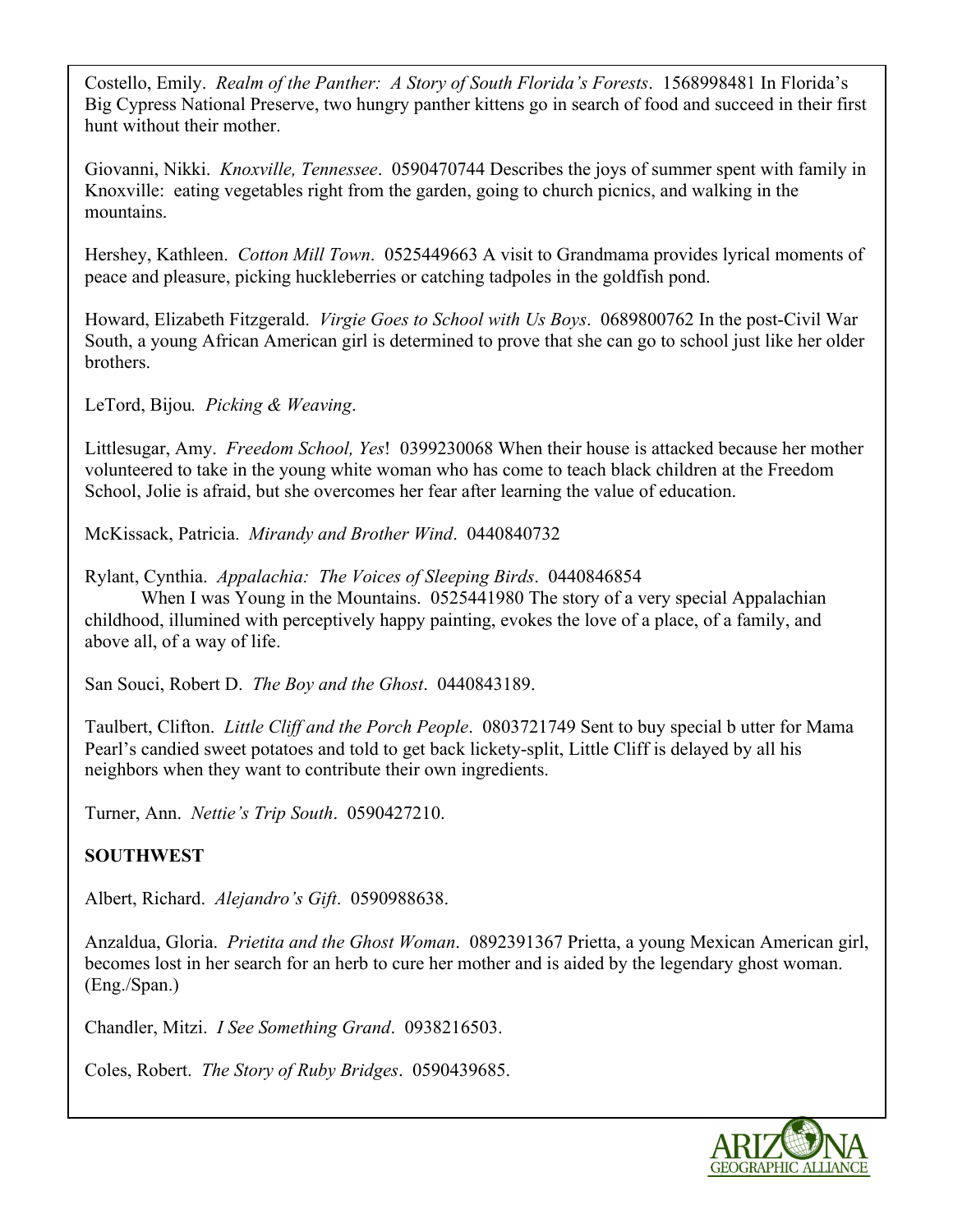Cordova, Amy. *Abuelita's Heart*. 0689801815 Before returning to the city with her parents, a young girl walks with her grandmother, learning about the special feelings, places, and plants that are part of her heritage and the Southwestern desert where Abuelita lives.

Hayes. Joe. *A Spoon for Every Bite*. 0531094995 A poor husband and wife ask their rich neighbor to be godfather of their child, and once they are compadres, prey upon his pride and extravagance to trick him out of his fortune.

James, Betsy. *The Mud Family*. 0399225498 A drought threatens to force Sosi's family to move from their canyon, unless she can bring rain with her dancing.

McLerran, Alice. *Roxaboxen*. 0590468235

Roessel, Monty. *Songs from the Loom: A Navajo Girl Learns to Weave*. 0822597128

Webb, Denise. *The Same Sun was in the Sky*. 0873586026 A boy and his grandfather go hiking in the Arizona desert, where they observe the many rock carvings and imagine the lives of the Hohokam people who lived there in ancient times.

## **NORTHEAST**

Bartone, Elisa, *Peppe The Lamplighter*. 0590205900 Peppe's father is upset when he learns that Peppe has taken a job lighting the gas street lamps in his New York City neighborhood.

De Angeli, Marguerite. *Yoni Wonderrnose*. 0440842867

Cherry, Lynne. *A River Ran Wild*. 044083385X

Cooney, Barbara. *Island Boy*. 0440840392

Demas, Corinne. *The Disappearing Island*. 06890539X To celebrate her ninth birthday, Carrie's grandmother takes her boat to Billingsgate Island off Cape Cod, an island that is visible only during low tides.

Dionetti, Michelle. *Coal Mine Peaches*. 0531059480 Beginning with her grandfather's boyhood in Italy, a young girl describes his arrival in the United States and the life he lived with her grandmother and their children and grandchildren.

Dodd, Anne Wescott. *The Story of the Sea Glass* 082724161 When Nicole finds a beautiful piece of red sea glass on the beach, her grandmother Nana tells her a story from her own childhood of a broken red vase, which may have been the origin of this seaglass. Includes information about sea glass and instructions for making a sea glass sun-catcher.

Holling, Clancy. Seabird. 0440841151.

Howard, Elizabeth. *What's in Aunt Mary's Room*? 0395698456 While visiting their Great-Aunt Flossie, two sisters get a chance to see what family treasures are stored in a locked room there.

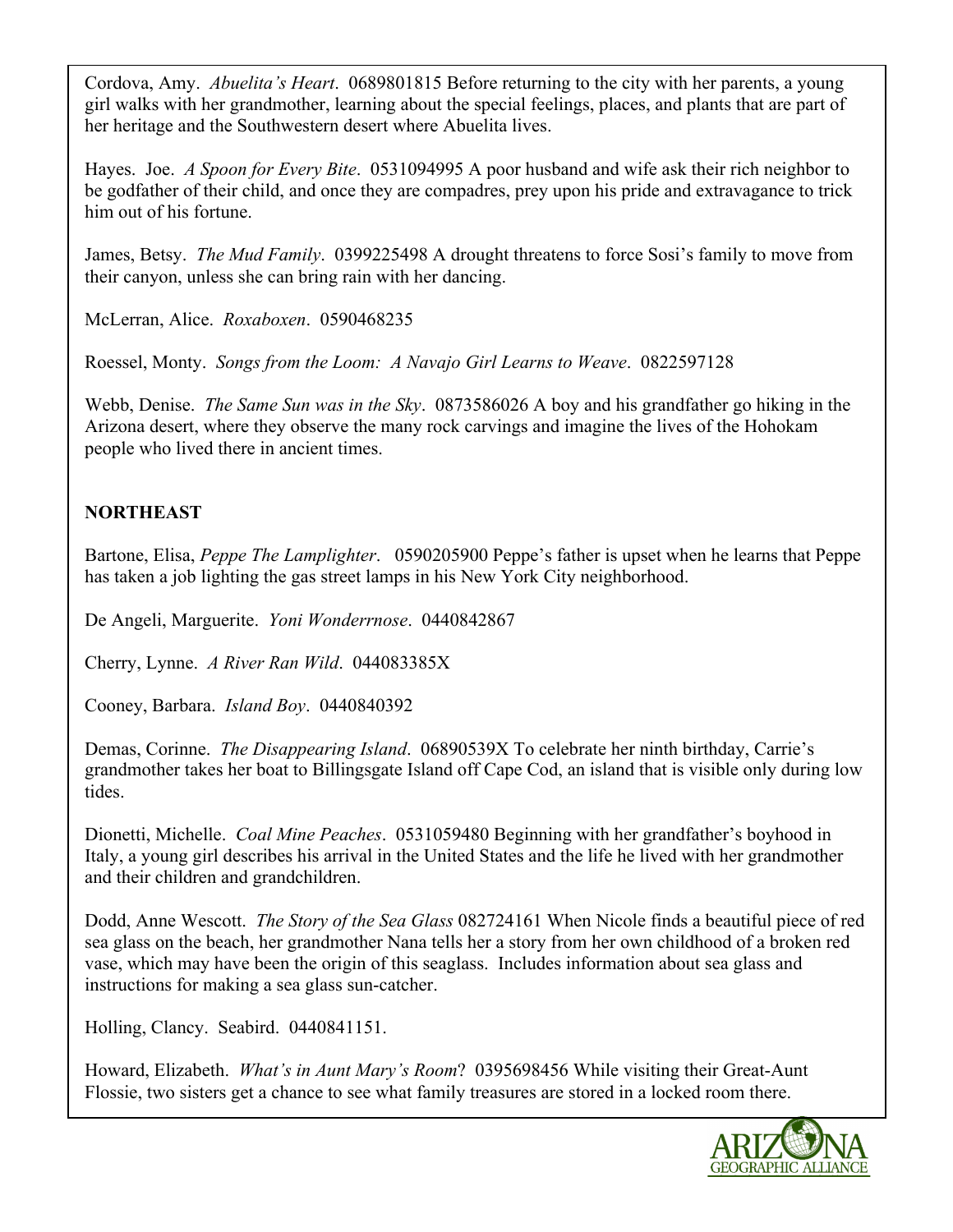Howard, Ginger. *William's House*. 0761316744 Arriving in New England in 1637, William is determined to recreate his home in England but realizes that climate requires modification to it.

Lakin, Patricia. *Hurricane*. 0761316167 A girl and her father prepare their beach cottage for the coming hurricane, which topples their swing tree and washes away their stairs. Includes section of hurricane facts.

Lasky, Kathryn. *Sugaring Time*. 068971081X Text and photographs show how a family taps the sap from maple trees and processes it into maple syrup.

Levinson, Riki. *I go with My Family to Grandma's*. 044084218

Littlesugar, Amy. *Tree of Hope*. 0399233008 Florrie's daddy used to be a stage actor in Harlem before the Depression forced the Lafayette Theater to close, but he gets a chance to act again when Orson Wells reopens the theater to stage an all-black version of Macbeth.

Locker, Thomas. *Family Farm*. 0803704895 A farm family nearly loses their home until they hit on the idea of growing and selling pumpkins and flowers to supplement their corn and milk sales (Not sure if this is Northeast?)

Maestro, Betsy & Giulio. *Ferryboat*. 0690945190 A family crosses a river on a ferryboat and observes how the ferry operates.

McCloskey, Robert. *Blueberries for Sal*. 670050024 *Burt Dow Deep-Water Man*. 0440840279 *One Morning in Maine*. 0140501745

McCully, Emily Arnold. *The Bobbin Girl*. A ten-year old bobbin girl working in a textile mill in Lowell, Massachusetts, in the 1830's, must make a difficult decision—will she participate in the strike? Myers, Walter Dean. *Harlem*. 0590543407

Provensen, Alice and Martin. Shaker Lane. 0670815683 When the town decides to build a reservoir on their land, the residents of Shaker Lane decide to move away rather than fight to keep their homes. Ringgold, Faith. *Tar Beach*. 059046310

Turkle, Brinton. *Thy Friend, Obadiah*. 0440848946

Uhlberg, Myron. *Flying Over Brooklyn*. 1561451940 Lifted by the wind, a boy flies over snow-covered Brooklyn and admires its winter beauty. Includes information about the 1947 Brooklyn snowstorm, the greatest in its history.

Wakefield, Pat and Larry Carrara. *A Moose for Jessica*. 0440845378

Waters, Kate and Madeline Slovenz-Low. *Lion Dancer: Ernie Wan's Chinese New Year*. 05590430475

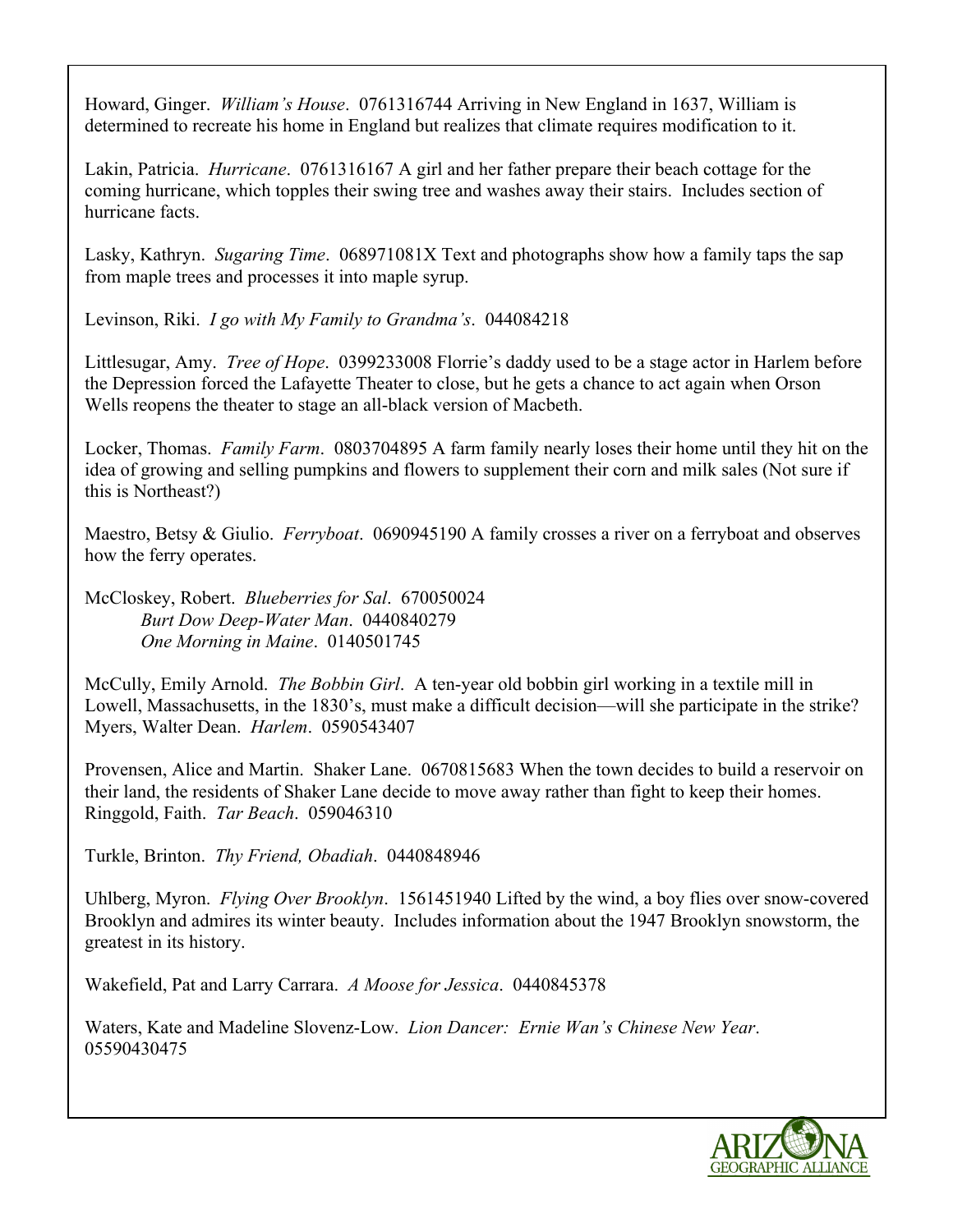## **WEST**

Bunting, Eve. *Cheyenne Again*. 0396703646 In the late 1880's, a Cheyenne boy named Young Bull is taken to a boarding school to learn the white man's ways.

Gifaldi, David. *Ben, King of the River*. 0807506354 Chad experiences a range of emotions when he goes camping with his parents and his fie-year old mentally disabled brother Ben, who has many developmental problems.

Hirschi, Ron. *Seya's Song*. 0912365625 Using some traditional Clallam words, a young Indian describes the natural surroundings and activities of the Clallam, or S'Klallam, people through the seasons of the year. Includes glossary.

Lucas, Barbara. *Snowed In*. 0027614654 Snowed in for the winter at their Wyoming frontier home ion the early twentieth century and unable to attend school, Grace and Luke keep busy reading, studying, singing, and sharing stories.

Paulsen, Gary. *Dogteam*. 0440910617

Politi, Leo. *Song of the Swallows*. 0689711409

Scott, Ann Herbert. *Cowboy Country*. 0395575613 An "old buckaroo" tells how he became a cowboy, what the work was like in the past, and how this life has changed.

Stanley, Fay. *The Last Princess: The Story of Princess Ka'iulani of Hawai'i*. 0027867854 Recounts the story of Hawaii's last heir to the throne, who was denied her right to rule when the monarchy was abolished.

Vaughan, Richard Lee. *Eagle Boy*. 1570611718 An Indian boy's friendship with eagles ultimately saves his village in the Pacific Northwest from starvation.

Williams, Sherley Anne. *Working Cotton*. 0152996249 A young black girl relates the daily events of her family's migrant life in the cotton fields of central California.

#### **MIDWEST**

Goble, Paul*. Death of the Iron Horse*. 0689716869 In an act of bravery and defiance against the white men encroaching on their territory in 1867, a group of young Cheyenne braves derail and raid a freight train.

Moore, Yvette. *A Prairie Alphabet*. 0887763235

Polacco, Patricia. *My Ol' Man*. 0590897500

Rounds, Glen. *Sod Houses on the Great Plains*. 823411621

Sanders, Scott. *Here Comes the Mystery Man*. 0027781453 The Goodwin family's pioneer home is visited by the traveling peddler, who brings wondrous things and amazing tales from far away.